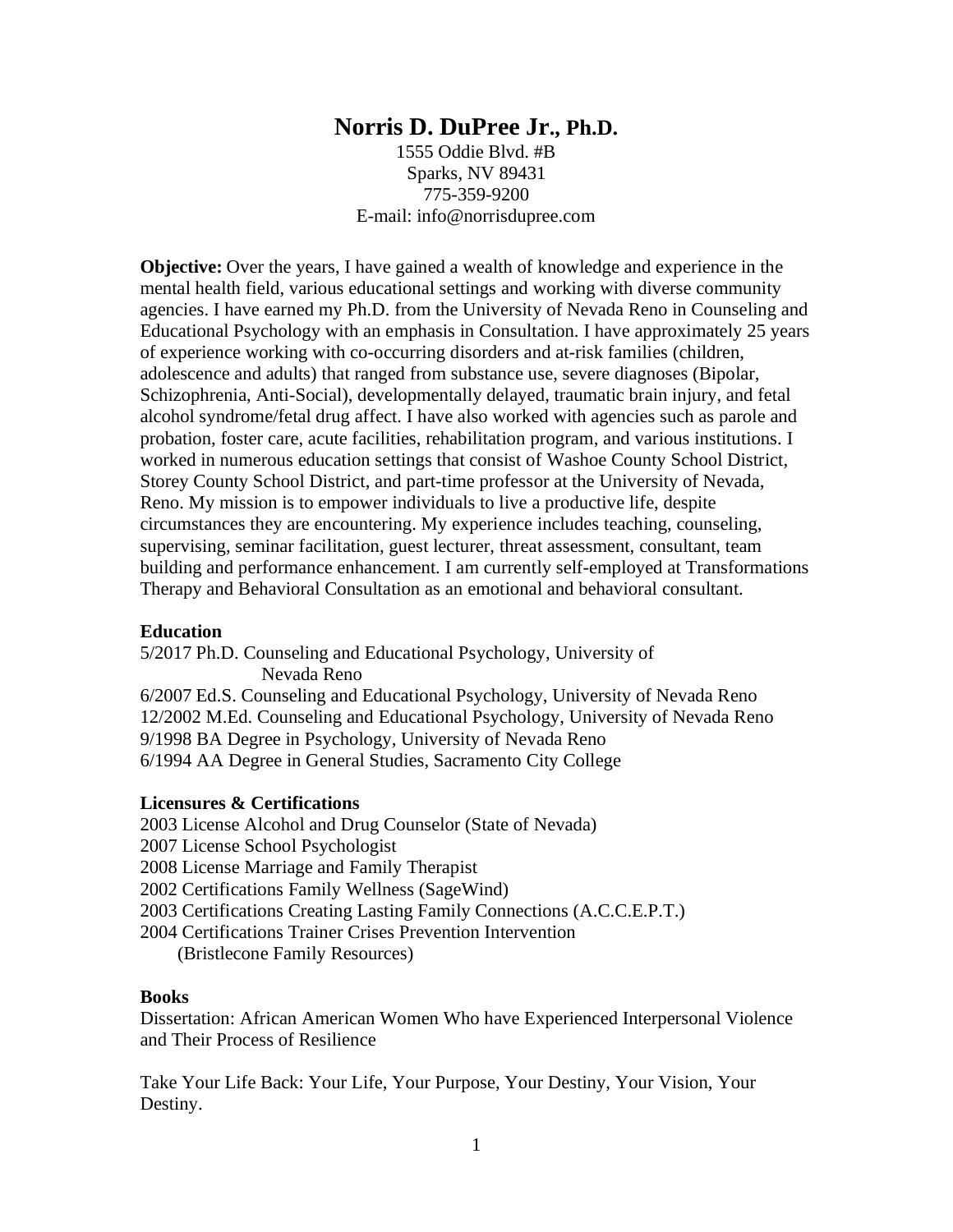## **Specialized Trainings**

2017 Resiliency and Trauma 2008 Eye Movement Desensitization and Reprocessing (Trauma) 2008 Imagery Rescripting and Reprocessing Therapy (Trauma-Sexual Abuse) 2007 Critical Incident Stress Management 2002 Experiential Therapy (SageWind)

## **Facilitator and Presenter**

Current-Training on Mental Health for Various Agencies and Organizations

2015-Current Race Symposium Collaboration between Law Enforcement and Minority **Communities** 

8/2015-Current President/Elijah's Mantle Prophetic Ministry School

2014, 2015 Nevada Association for Court Career Advancement

- 2013 Embracing Community Cultural Awareness
- 2012 The National Association of Negro Business and Professional of Women's Club Inc.

2012 ACCEPT

2010 Editor Counseling and Conduct for Ministerial Manual COGIC

2008 Current Guest Lecturer at numerous Universities, Churches, and Groups

## **Noted Accomplishments**

2020-Trucke Meadows Tomorrow Board

2020-Faith Leaders and Renown Task Force for COVID-19

2019-Equity and Diversity Task Force for Washoe County School District

2019-Current Washoe County Sheriff's Office Community Engagement Committee

2018- National Association for the Advancement of Colored People-Executive Board

2017-Training with Law Enforcement on Cultural Diversity

2012-Current Race Symposium between Law Enforcement and Minority Communities

2013-Current Interview Reno Police Officers Candidates

2015-Current Work with Law Enforcement on Reviewing Deaths of Minorities

## **Employment**

1/2019-Current Part-time Professor at the University of Nevada Reno

- $\triangleleft$  Multi-cultural Counseling and Diversity
- ❖ Internship Family Therapy Counseling and Dynamics
- Course Syllabus
- Lecture and Facilitate Academic Discussions
- Academic Rubrics for Assignments
- Constructive Feedback

6/2015-Current Washoe County School District Consultant

- Consultant for Behavioral Problems
- $\triangleleft$  Help with starting the clinical intervention program for children with at risk behaviors
- ❖ Assessments
- Clinical Team Meetings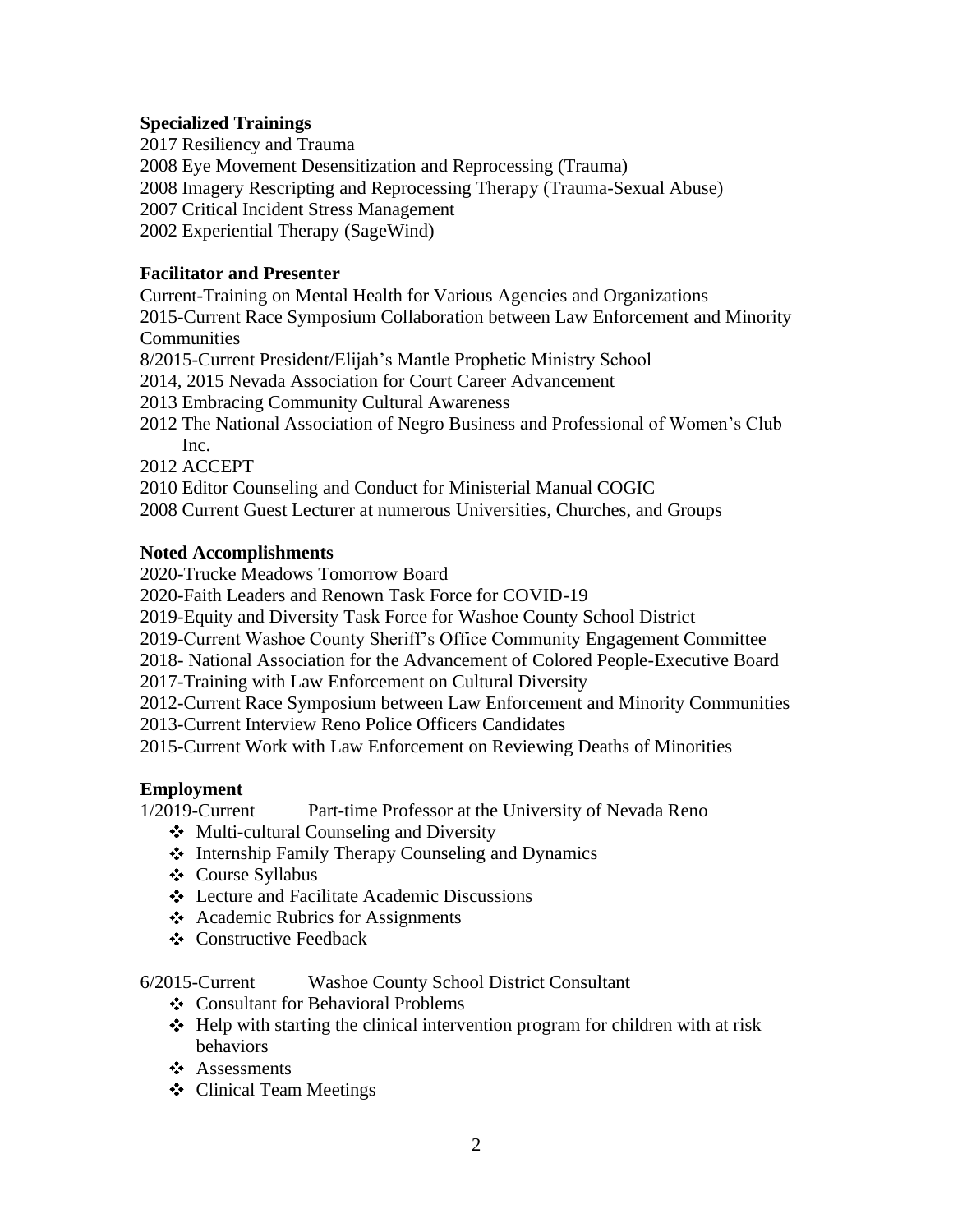- $\triangleleft$  Mediate between school and parents
- $\div$  Work with IEP and 504 plans

### 6/2012-Current Clinical Coordinator and Supervisor for Treatment Homes

- $\triangleleft$  Coordination of care for clients
- Ensure treatment plans are followed
- Work with psychiatrist and case manager
- Staff training
- $\triangleleft$  Assessments (Initial and Risk)
- $\triangleleft$  Individual and group therapy
- Work with quality assurance personnel

06/2010-Current Consolidate Agencies of Human Services

- Work with Families Impacted by Domestic Violence in Hawthorne, NV
- $\triangleleft$  Individual and Family Therapy
- Substance Abuse Assessment and Counseling
- Psychological Assessment
- Psychoeducational and Clinical Groups
- Consultation
- Staff Training
- Consult with School on Trauma and Behavioral Strategies

06/2008-Current Transformations Therapy and Behavioral Consultation (Self-Employment)-President/CEO

- Consultant for Behavioral Organizations
- $\triangleleft$  Individual/Couples/Family Therapy
- ❖ Trauma Therapy
- IQ/Psychological Testing
- Psychological Assessments
- Performance Enhancement
- ❖ Seminars
- Motivational Speaking
- $\triangle$  Behavioral Consultation
- Substance Abuse Counseling and Assessments
- Psychotherapy and Psycho-educational groups
- Psychosocial Rehabilitation Services and Basic Skills Training (Family) o In Home and Community
- Treatment Homes-SED Adolescence
- Independent Living Programs-Young Adults

#### 12/2014-6/2015 Transformations School

- Interim Principal for high risk adolescents that were suspended out of zoned schools
- Compassionate Leadership
- **☆** Crisis Interventions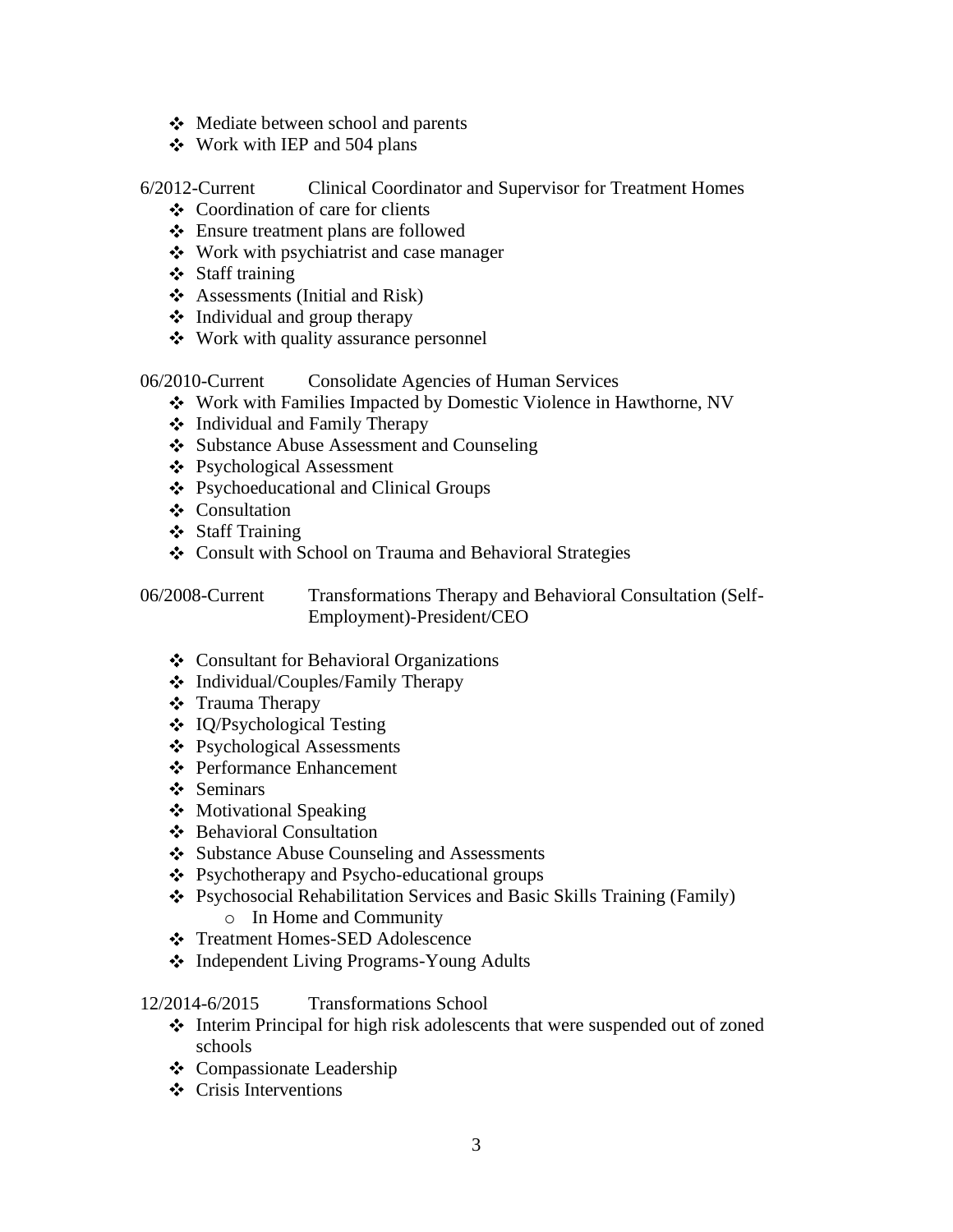- o De-Escalation
- $\triangle$  Behavioral Analysis and Strategies
- $\div$  Strategies to Educate
- $\triangle$  Communicated with parents and teachers
- $\div$  Transitioned kids back into their zoned schools
- Group Facilitator
- $\triangle$  Participated in IEP Meetings
- Attended Client and Family Team Meetings
- Wrote Reports and Assessments
- Trained Staff on Behavioral Analysis
	- o Mediated with staff on behavioral strategies: Problem Solving and Coping **Techniques**

01/2008-06/2014 Committee Chairmen for Northern Nevada First Ecclesiastical Jurisdictional

- Conducted Meetings and Agendas for Organization and Leadership Trainings
- $\triangle$  Helped facilitate group discussions
- Presented to Executive Leadership Committee
	- o Recommended Speakers
	- o Provided and facilitated agendas for trainings
- $\triangle$  Produced a budget analysis for each meeting

10/2005-11/2008 Northern Nevada Child and Adolescent Services/ Division of Child and Family Services – Therapist

- $\triangle$  Provide mental health assessment and treatment to children and families
- $\div$  Provide Clinical Case Management service coordination to children and families
- $\triangle$  Complete required case file material within agency timelines and in accordance with departmental policies and procedures
- $\triangle$  Meet agency productivity standards with regards to indirect and direct services
- $\triangle$  Provide community service, intern supervision and interface with community agencies
- Attended Seminars for Mental Health (CEUs)
- Staff with Clinical Team and Present Cases
- $\triangle$  Provide on call assistance, suicidal assessments and crises interventions

- Completed psychological testing and evaluation
- $\mathbf{\hat{P}}$  Write psychological reports and complete eligibility reports
- $\triangleleft$  Attended eligibility and IEP meetings
- $\triangle$  Completed interviews with parents and teachers
- Completed behavioral consultation with teachers and school administration
- $\triangleleft$  Design recommendations to support students with challenges in and out of special education

<sup>9/2008-6/2009</sup> School Psychologist-Storey County School Psychologist's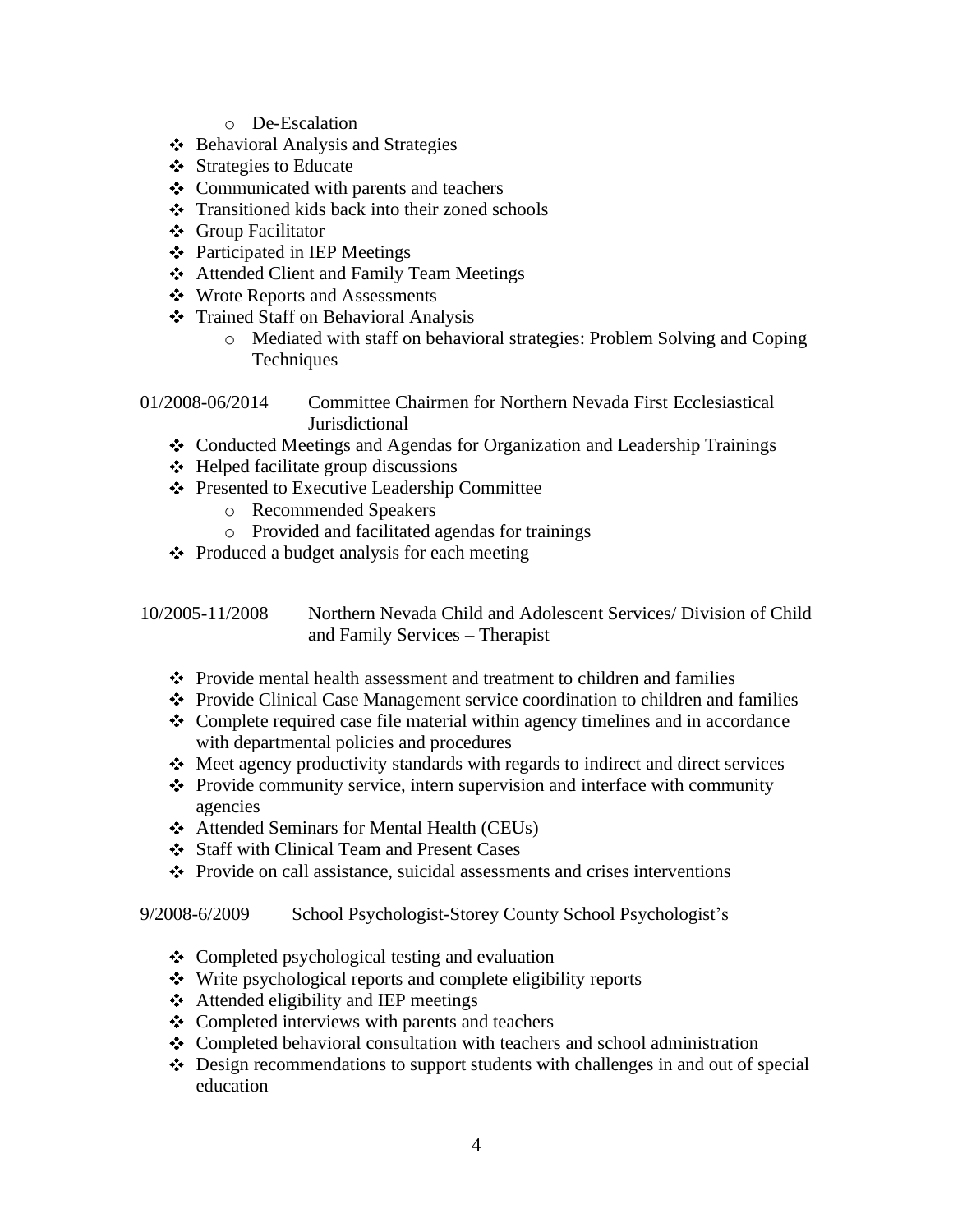- Consulted with teachers and parents through classroom observations and provided feedback and assisted in collaborative problem solving
- $\triangle$  Participated in student support meetings and crises interventions
- $\cdot \cdot$  Consulted with school administrators and teachers for mental health issues

9/2004-6/2007 University of Nevada Reno & Washoe County School District – School Psychologist Intern

- ❖ Response To Interventions Trainings
- $\triangle$  Cognitive Testing
- Achievement Testing
- Functional Behavioral Analysis
- $\triangle$  Attended Eligibility and IEP Meetings
- Seminars-Risk Assessment, Aspergers,
- Completed Reports with Adults, Adolescents and Children
- Child and Family Study Focus Team Meetings
- ❖ Behavioral Consultation
- $\triangle$  Projective and Apperception Testing

9/2005-3/2006 Sports Psychology for Hug High School (Football and Basketball)

- Psycho Educational Groups
- Development of Team Concept and Building
- Performance Enhancement
- Development of Leadership Abilities & Resilience
- Visualization and Cognitive Awareness
- Development of Physical and Body Awareness

6/2004-6/2006 Little-Hill Group Facilitator

- $\triangle$  Facilitated groups for mentally challenged adults
- $\triangle$  Completed case notes after groups
- $\triangle$  Met with staff concerning progress of clients

8/2005-10/2005 Bristlecone Family Resources - Clinical Director for Adolescents

- Staff Supervision
- Update staff on best Clinical Practices in the Field of Substance Abuse
- Attend Court to give updates concerning client's behavior in treatment
- Fiscal Management
- Weekly meetings with Clients Parole or Probation Officer
- ❖ Monthly Meetings with Clients Families; Monitor and Supervise Several Programs in the Facility

| $6/2003 - 8/2005$ | Bristlecone Family Resources - Senior Counselor of |
|-------------------|----------------------------------------------------|
|                   | <b>Specialty Services</b>                          |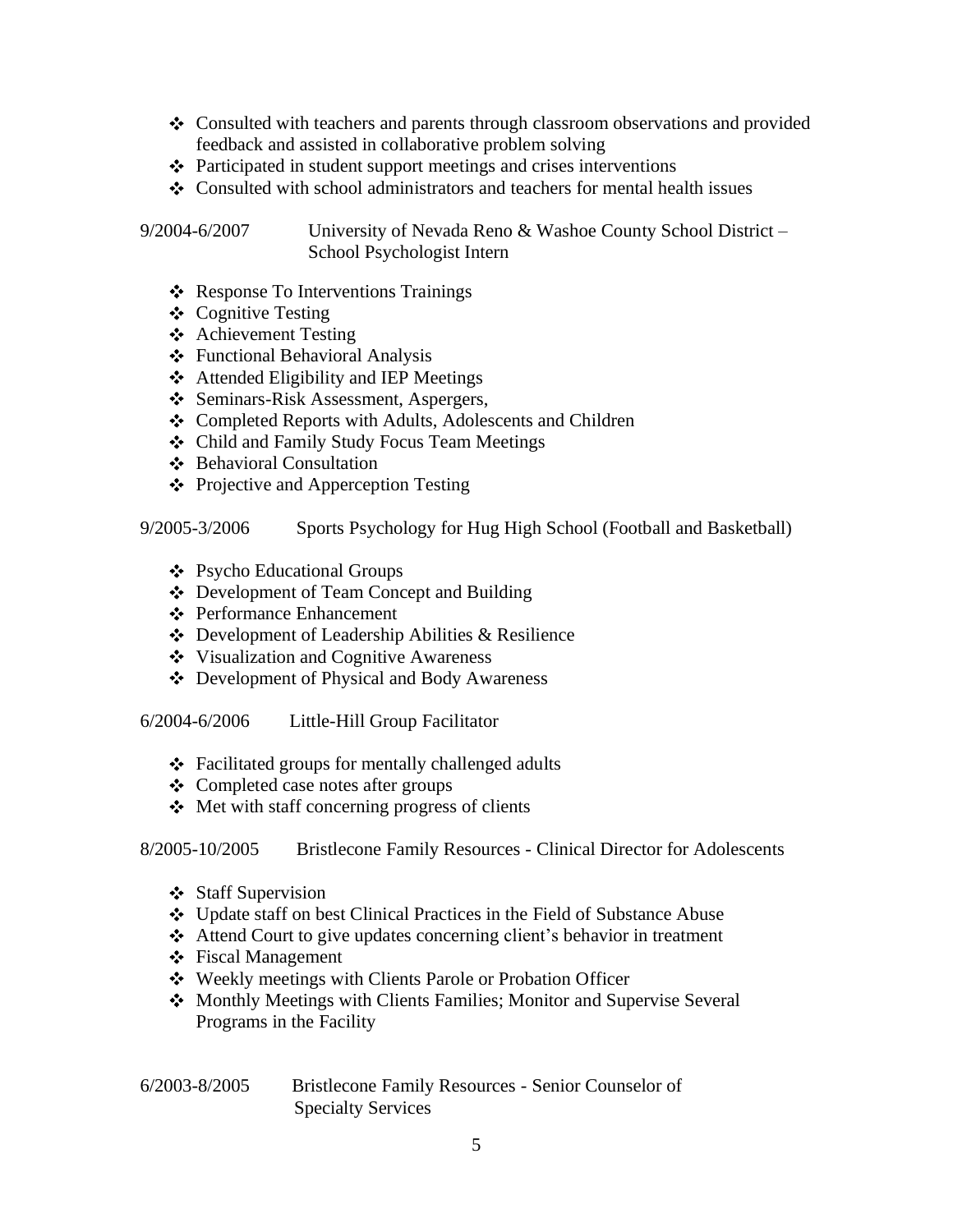- Substance Abuse Assessment
- ❖ Clinical Training and Development Committee Chair
- Clinical Training on Theoretical Perspective in Counseling
- Individual, Family and Group Counseling
- Behavior Modification
- Family Social Skills Training
- Experiential Therapy
- Case Manager

10/2000-6/2003 SageWind Treatment Center – Counselor

- Counseling, (Individual, Family, Groups)
- Psycho-Social Group Sessions
- Case Manager
- Attend Court-Review Hearings, Family Court, Adjudication Trials
- Meet with Clients Probation and Parole Officer
- Drug Treatment Rehabilitation

### 5/1999-10/2000 Aspen Community Service – Rehabilitation Therapists/Counselor

- Counselor-Case Manager
- Psycho-Social Group Sessions
- Alcohol and Drug Prevention
- Daily Activity Coordinator

### 8/1998-5/1999 Truckee Meadows Boys and Girls Club – Teen Coordinator

- Coordinated Daily Activities (Community)
- Gang Prevention
- ❖ Counseling
- Managed Staff and Teens
- Psycho-Social Groups

### 6/1997-8/1998 Willow Springs – Counselor

- Behavioral Management
- $\triangle$  Documented and completed case notes during and after shifts
- Social Skills
- Counseling
- Attended Staff Meetings
- 6/1998- 11/1998 Truckee Meadows Boys and Girls Club Program Educational Director/Counselor
	- Tutored Children in Math and Reading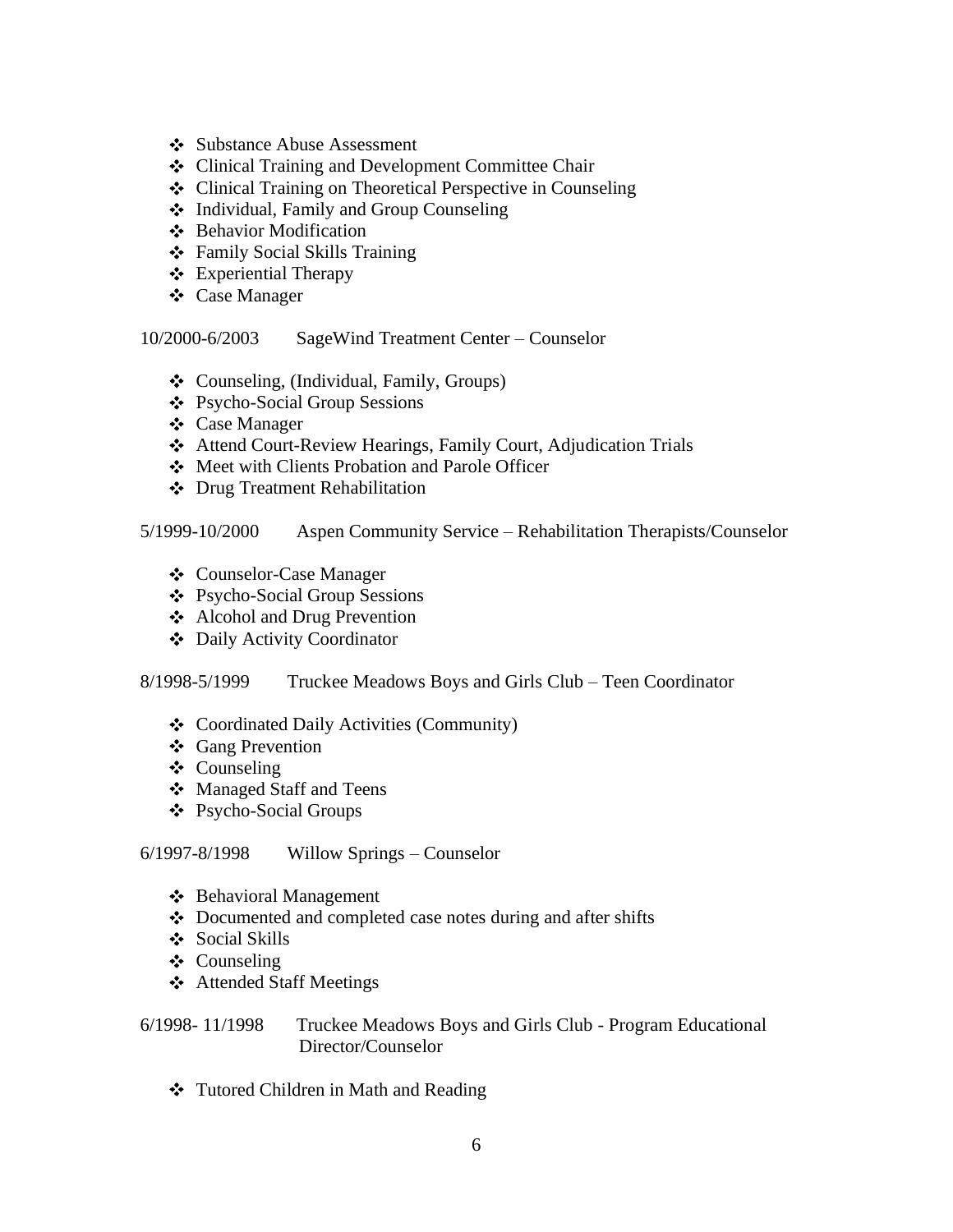- Taught Social Skills Classes
- Taught Seminars on Gang Violence, Gun Control, Leadership and etc.
- $\triangle$  Met with parents to discuss educational issues regarding their children

9/1996-8/1998 Bureau of Alcohol and Drug Abuse - Cultural Diversity Liaison

- $\div$  Met with 60 minority agencies in Nevada to discuss services for disabilities
- Helped with Job Fairs throughout Reno and Sparks
- Worked closely with Employment Services in order to employ high-risk individuals who had minimal job experiences.
- Taught gang prevention course two times per week for at risk youth
- $\triangleleft$  Case Management with numerous counselors in agencies for individuals with disabilities and at-risk youth
- $\triangleleft$  Attended seminars, conventions, and community meetings

5/1995-9/1996 Vocational Rehabilitation - Counselor Intern

- $\triangle$  Case Management of individuals with severe mental and physical disabilities
- $\triangle$  Worked closely with minority agencies in the community
- $\triangleleft$  Conducted intakes and supervised the orientation process
- $\triangleleft$  Counseling patients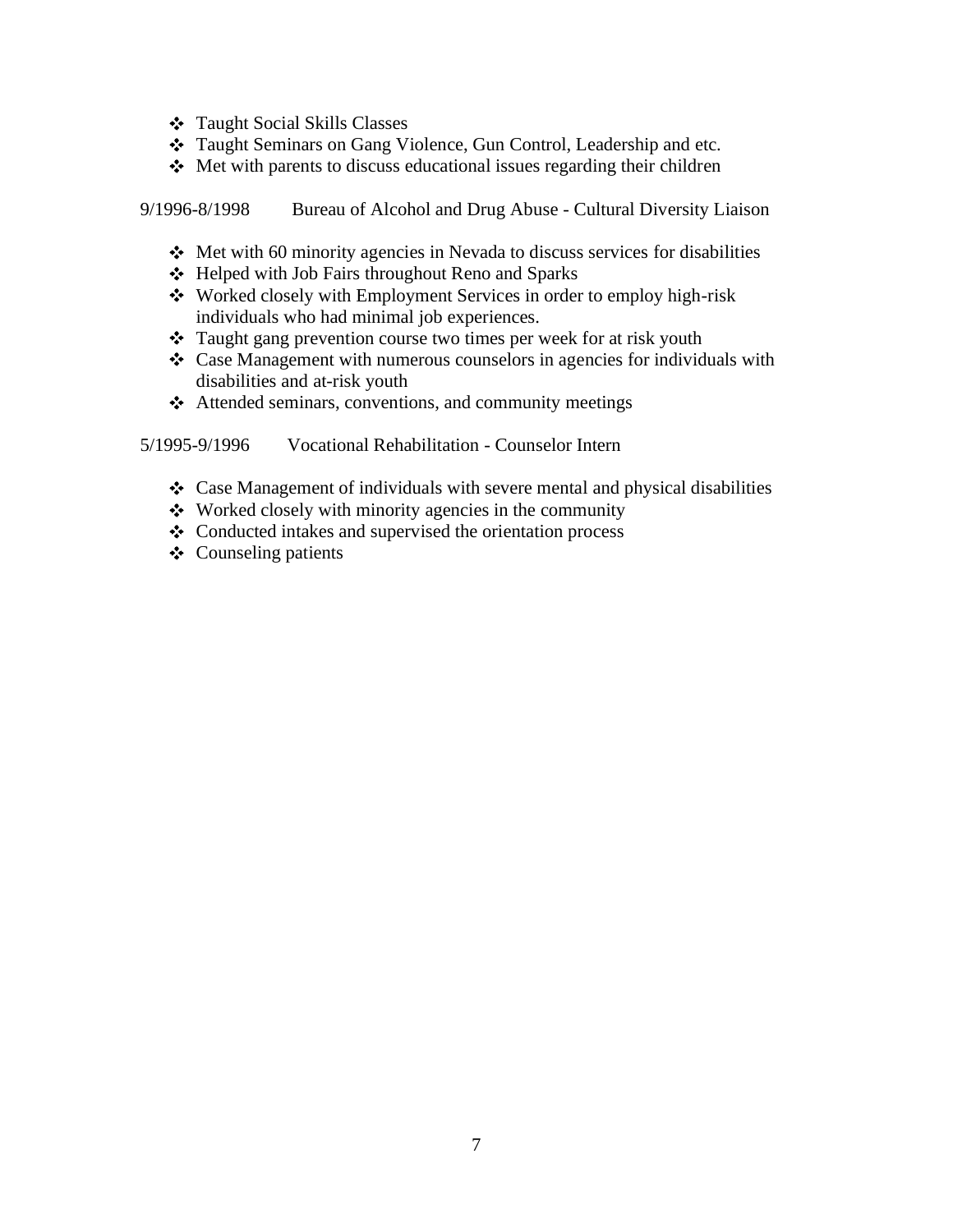Kim Jackson is an African American Female, she was born on 11/26/1974, and she is currently 47 years old. I met with Kim Jackson on 3/18/2021. I was contacted by Terry Keyser-Cooper to address, Kim's response concerning her recent reaction to law enforcement. Kim was born and raised in Oakland, CA on the east side. Kim described her childhood as normal and pleasant. Kim reported that she had a great relationship with her mother and her father. Kim stated, "I was sheltered as a child and my mother really did not allow me to go anywhere."

Kim attended E. Morris Cox elementary school, middle school started Elm Hurst and finished at Frick Middle School, and attended Fremont High School in Oakland, CA and graduated in 1994. Kim reported that the administration at Fremont High School designated her to participate in a program called High School to Work Program. Kim reported that she was able to work with the Mayor Elihu Harris of Oakland, CA. Kim reported that she worked for the Mayor Harris for 5 years and helped to create a program called the Oaklanders Assistant Program. This program was designed to assist people with a variety of life needs. That consist of medical, financial assistant and literacy, and first-time homeowners, etc.

Kim reported that she did not have any negative experiences with Law Enforcement while in school. Kim reported that her younger sibling, was shot by Oakland Law Enforcement at approximately 19 years old, at the time she was in her 20s. Her younger sibling was paralyzed from the waist down.

While working as a paraprofessional teacher (teacher assistant) in the Oakland Unified School District, Kim reported that she and her siblings were pulled over by Oakland Law Enforcement. Kim reported that she was approximately 3 blocks away from her house. Kim stated, "Police pulled us over, and laid everybody on the ground with handcuffs." Kim asked the police officer "What is going on, you guys need to tell us why we were pulled over?" According to Kim's account the police officer stated, "We don't have to tell you anything." Kim stated, "You have to tell us something, you can't detain us for no reason, I know my rights." At this time, Kim stated the police officer picked her up by the back of her shirt, while she was in handcuffs and looked at her and stated, "So you think you have some rights, well I will show you how many rights you have." While Kim was suspended in the air, he dropped her, and she hit the side of the curve with her head and immediately she begin bleeding profusely. Kim reported one of the police officers hollered at his partner that is not right and they ordered him to release her.

Kim reported that she did not immediately go to the hospital, although the police offered, to take her she refused. When asked why, she stated "I just wanted to get away from them." That night Kim went home and cleaned her face. The next morning Kim went to work at E. Morris Cox Elementary School, she reported that her face was bruised, and she had a big lump on her face. While working in class with a student teaching math she blacked out and woke up in the hospital. Kim reported that she had a seizure due to the brain contusion she had from the police dropping her on the curve.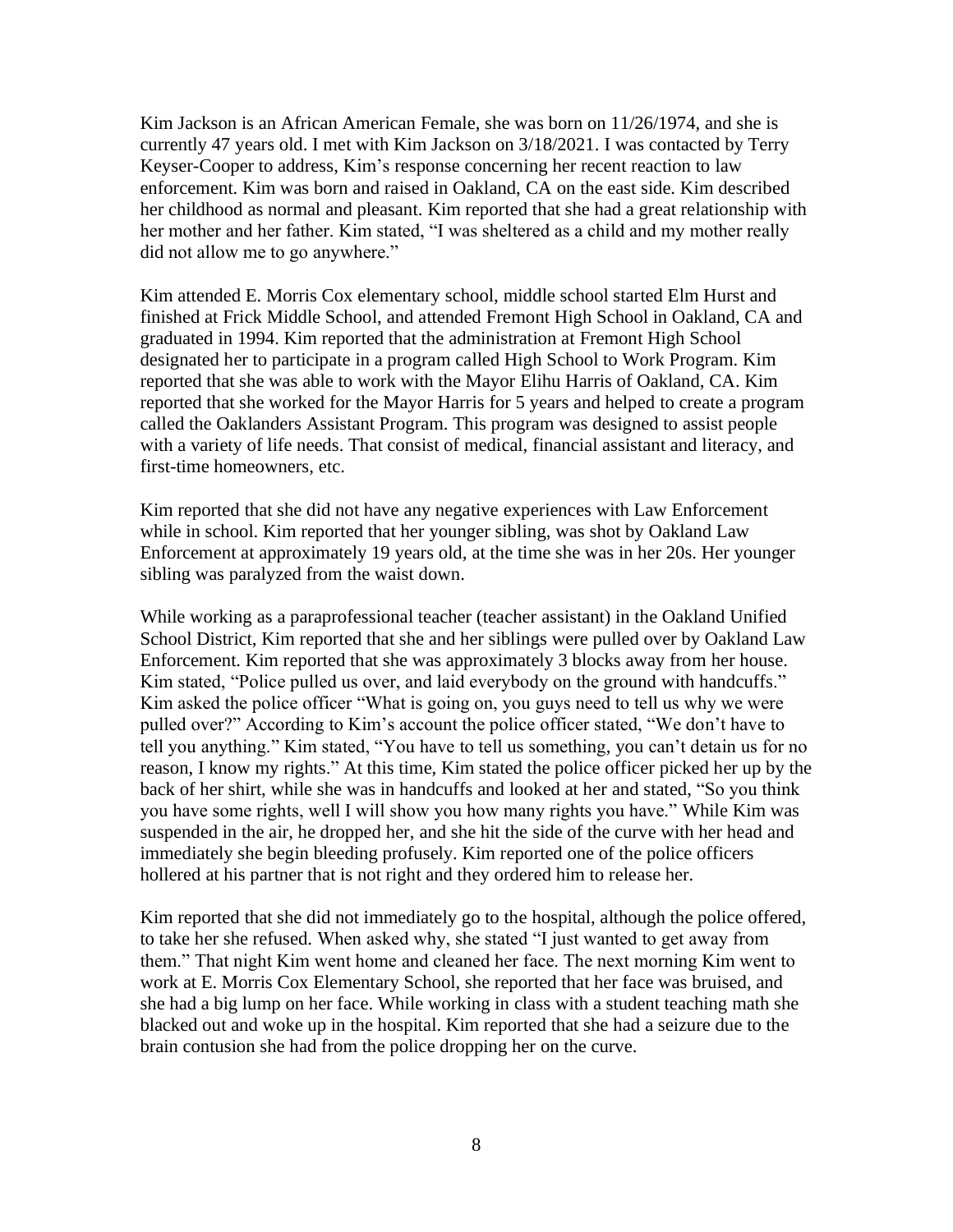Kim highlighted that she tried to seek help against the Department of Oakland Law Enforcement. Kim stated, "I filled out a report with internal affairs, and never heard back from them." She also tried to contact several lawyers, but they denied her case. Kim experienced extreme frustration and anger with the system. Kim stated, "I was so young I did not know how to fight back and neither did I have the resources."

Currently, Kim has Epilepsy from the incident that took place with law enforcement She has a permanent disability and due to the incident, she can no longer work or maintain employment. Kim continues to have seizures.

During the interview Kim was engaged, however, when she talked about her incident, she displayed anxiety, was tearful, her fist was clinched, and at times she needed to take time out, so she could calm down. Kim reported that she has recurring distressing memories and when she hears footstep or in proximity of law enforcement, she is extremely uncomfortable. Kim reported in the past when she was driving, and law enforcement was around she became nervous, start sweating, heartbeat fast, and she would change speed because she was trying to evade police officers. At times, she would turn down streets so she would not be in sight of law enforcement. Kim displays hypervigilance and is easily startled; she experiences anxiety in the form of emotional distress and intrusive thoughts and believes that law enforcement will harm her. Kim reported that she tries to avoid law enforcement, even when she needs to contact them, she will not because she does not trust them. Kim stated, "I don't believe that I will get the help I need anyway." Kim has expressed that her encounter with law enforcement from the past, "Has taken my life away from me." Kim stated, "I used to work, help create programs, was attending school to become a teacher, and worked with the Mayor of Oakland. All that is gone." Kim has difficulty with building relationships and socializing because of the effects of her Epilepsy, "I can't trust the way things come out of my mouth." She constantly experiences seizures and sickness and currently take medication daily for her ailments.

Kim explained that when she is driving with other people and law enforcement is around, she experiences internal stress and acute anxiety. Kim also expressed that when she hears certain sounds from footprints near her apartment, she experiences severe anxiety because she fears its law enforcement.

Recently, Kim's anxiety has been increased by social injustice issues that she has been observing on the news. Kim reported that observing the news scares me and I become angry. Kim reported that she experiences flashbacks, concerning her incidents and relate social injustice to what she has experienced in the past. Kim reported at times, she experienced lost sleep, sweat, anxiety, at times feeling that she is going to have panic attacks, heart beating fast, nervousness and she feels helpless.

#### Individual Trauma

Kim Jackson have a past diagnosis of Post Traumatic Stress Disorder (PTSD). This diagnosis was given by Renown Hospital. According to the Diagnostic and Statistical Manual of Mental Disorders 5<sup>th</sup> Edition, the criteria apply to adults, adolescents, and children older then 6. This diagnosis specify that an individual was exposed to death,